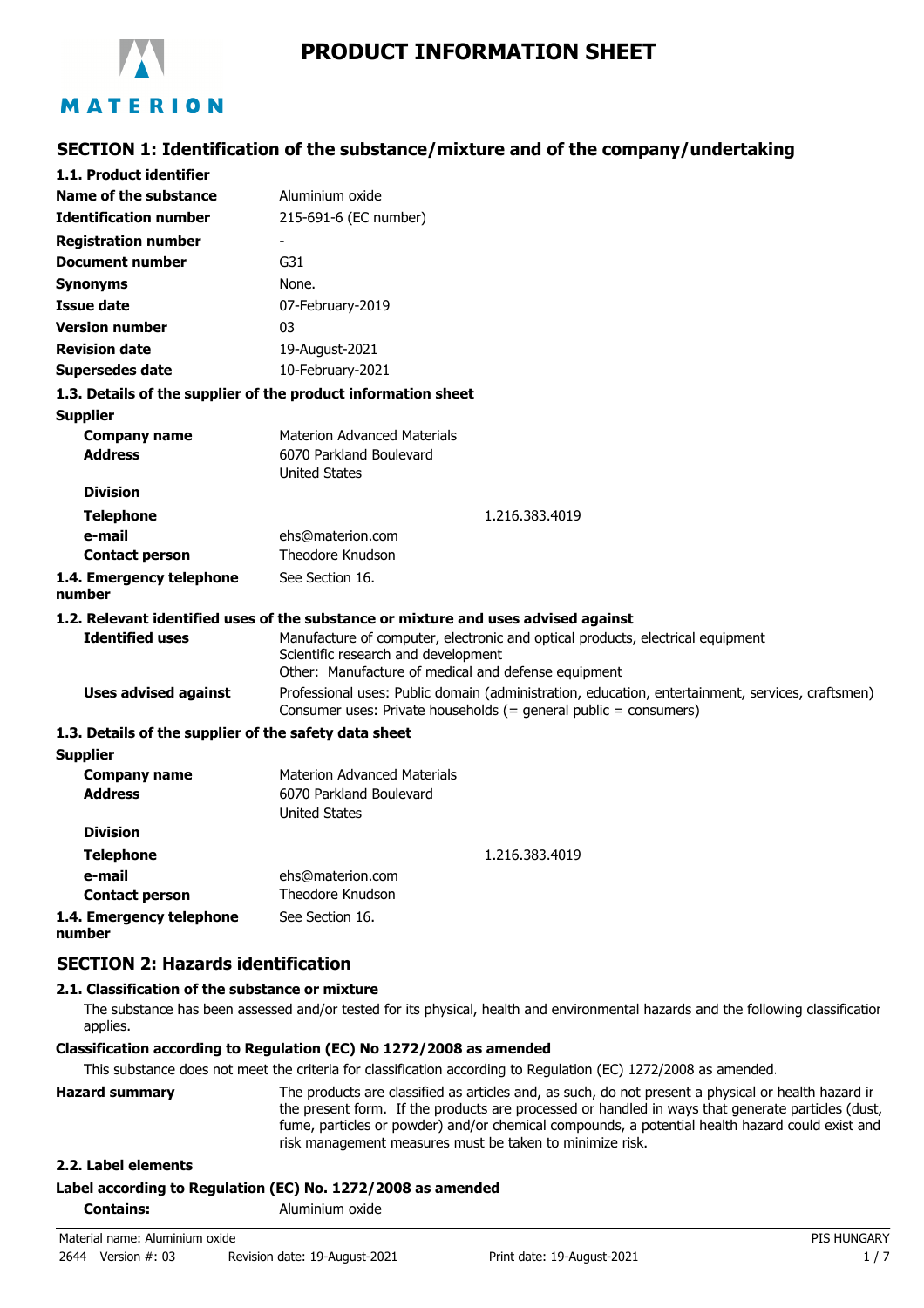| <b>Hazard pictograms</b>          | None.                                                                                                                                                                                                                                                                 |
|-----------------------------------|-----------------------------------------------------------------------------------------------------------------------------------------------------------------------------------------------------------------------------------------------------------------------|
| Signal word                       | None.                                                                                                                                                                                                                                                                 |
| <b>Hazard statements</b>          | The material as sold in solid form is generally not considered hazardous. However, if the process<br>involves grinding, melting, cutting or any other process that causes a release of dust or fumes,<br>hazardous levels of airborne particulate could be generated. |
| <b>Precautionary statements</b>   |                                                                                                                                                                                                                                                                       |
| <b>Prevention</b>                 | Observe good industrial hygiene practices.                                                                                                                                                                                                                            |
| <b>Response</b>                   | Wash hands after handling.                                                                                                                                                                                                                                            |
| <b>Storage</b>                    | Store away from incompatible materials.                                                                                                                                                                                                                               |
| <b>Disposal</b>                   | Dispose of waste and residues in accordance with local authority requirements.                                                                                                                                                                                        |
| Supplemental label<br>information | For further information, please contact the Product Stewardship Department at $+1.216.383.4019$ .                                                                                                                                                                     |
| 2.3. Other hazards                | Not a PBT or vPvB substance or mixture.                                                                                                                                                                                                                               |

# **SECTION 3: Composition/information on ingredients**

# **3.1. Substances**

#### **General information**

| <b>Chemical name</b> | $\frac{0}{0}$            | No.                    | CAS-No. / EC REACH Registration No. Index No. |                          | <b>Notes</b> |
|----------------------|--------------------------|------------------------|-----------------------------------------------|--------------------------|--------------|
| Aluminium oxide      | 100                      | 1344-28-1<br>215-691-6 | -                                             | $\overline{\phantom{0}}$ |              |
|                      | <b>Classification: -</b> |                        |                                               |                          |              |

# **SECTION 4: First aid measures**

| General information                                                                      | Ensure that medical personnel are aware of the material(s) involved, and take precautions to<br>protect themselves. |  |  |
|------------------------------------------------------------------------------------------|---------------------------------------------------------------------------------------------------------------------|--|--|
| 4.1. Description of first aid measures                                                   |                                                                                                                     |  |  |
| <b>Inhalation</b>                                                                        | Move to fresh air. Call a physician if symptoms develop or persist.                                                 |  |  |
| <b>Skin contact</b>                                                                      | Wash off with soap and water. Get medical attention if irritation develops and persists.                            |  |  |
| Eye contact                                                                              | Do not rub eyes. Rinse with water. Get medical attention if irritation develops and persists.                       |  |  |
| <b>Ingestion</b>                                                                         | Rinse mouth. Get medical attention if symptoms occur.                                                               |  |  |
| 4.2. Most important<br>symptoms and effects, both<br>acute and delayed                   | Dusts may irritate the respiratory tract, skin and eyes.                                                            |  |  |
| 4.3. Indication of any<br>immediate medical attention<br>and special treatment<br>needed | Treat symptomatically.                                                                                              |  |  |

# **SECTION 5: Firefighting measures**

| <b>General fire hazards</b>                                                                | No unusual fire or explosion hazards noted.                                                |  |  |
|--------------------------------------------------------------------------------------------|--------------------------------------------------------------------------------------------|--|--|
| 5.1. Extinguishing media                                                                   |                                                                                            |  |  |
| Suitable extinguishing<br>media                                                            | Water fog. Foam. Dry chemical powder. Carbon dioxide (CO2).                                |  |  |
| Unsuitable extinguishing<br>media                                                          | None known.                                                                                |  |  |
| 5.2. Special hazards arising<br>from the substance or<br>mixture                           | None known.                                                                                |  |  |
| 5.3. Advice for firefighters<br><b>Special protective</b><br>equipment for<br>firefighters | Wear suitable protective equipment.                                                        |  |  |
| <b>Special firefighting</b><br>procedures                                                  | Use water spray to cool unopened containers.                                               |  |  |
| <b>Specific methods</b>                                                                    | Use standard firefighting procedures and consider the hazards of other involved materials. |  |  |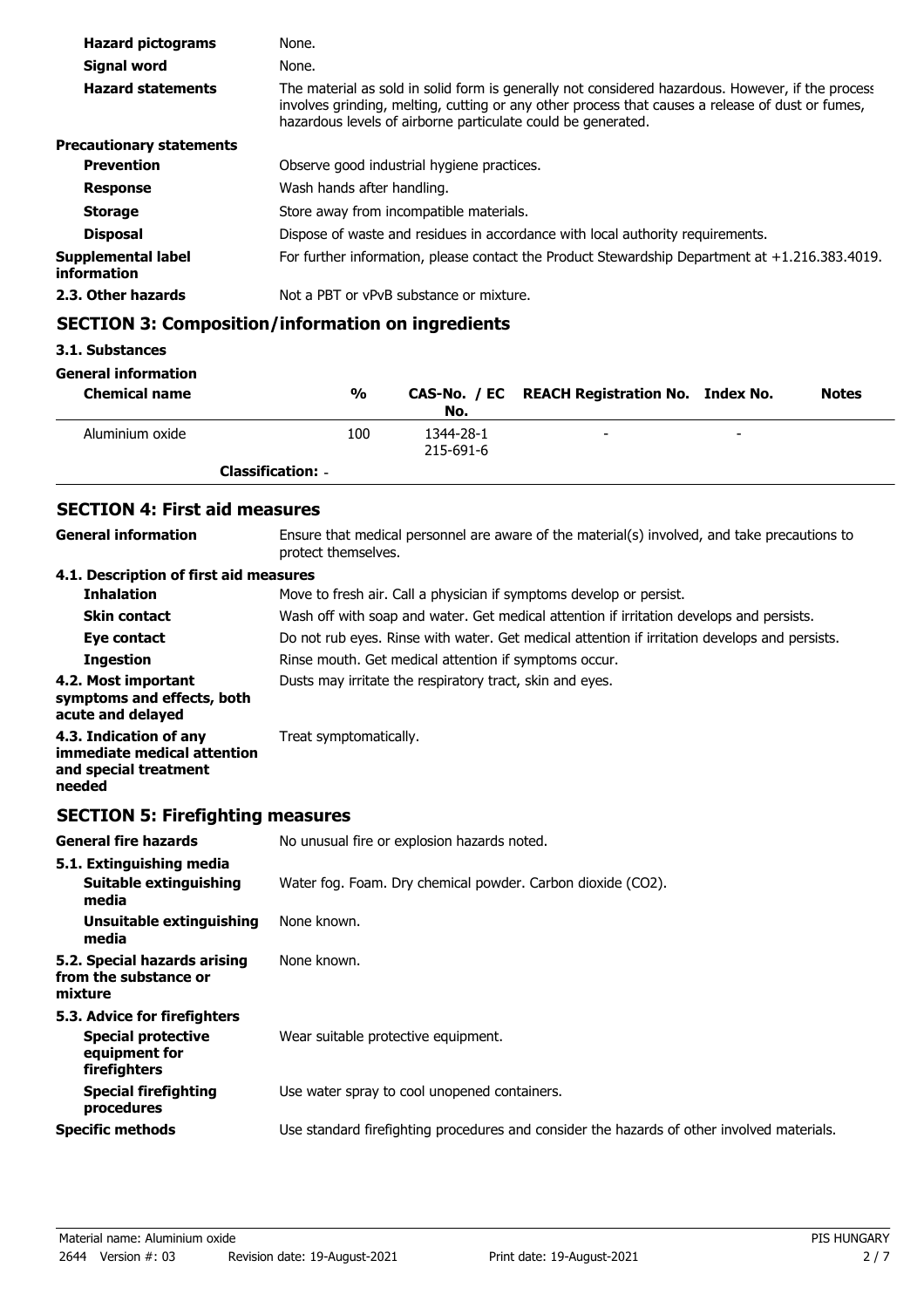## **SECTION 6: Accidental release measures**

|                                                              | 6.1. Personal precautions, protective equipment and emergency procedures                           |  |  |
|--------------------------------------------------------------|----------------------------------------------------------------------------------------------------|--|--|
| For non-emergency<br>personnel                               | Keep unnecessary personnel away. For personal protection, see section 8 of the PIS.                |  |  |
| For emergency<br>responders                                  | Use personal protection recommended in Section 8 of the PIS.                                       |  |  |
| 6.2. Environmental<br>precautions                            | Avoid discharge into drains, water courses or onto the ground.                                     |  |  |
| 6.3. Methods and material for<br>containment and cleaning up | Stop the flow of material, if this is without risk. For waste disposal, see section 13 of the PIS. |  |  |
| 6.4. Reference to other<br>sections                          | For personal protection, see section 8 of the PIS. For waste disposal, see section 13 of the PIS.  |  |  |
| CECTION 7: Handling and storage                              |                                                                                                    |  |  |

#### **SECTION 7: Handling and storage**

| 7.1. Precautions for safe<br>handling                                   | Avoid prolonged exposure. Observe good industrial hygiene practices. |  |  |
|-------------------------------------------------------------------------|----------------------------------------------------------------------|--|--|
| 7.2. Conditions for safe<br>storage, including any<br>incompatibilities | Keep locked up.                                                      |  |  |
| 7.3. Specific end use(s)                                                | Not available.                                                       |  |  |

# **SECTION 8: Exposure controls/personal protection**

#### **8.1. Control parameters**

#### **Occupational exposure limits**

#### **Hungary. OELs. Joint Decree on Chemical Safety of Workplaces**

| Material                                             | <u>Hungary. OLLS. Johnt Decree on Chemical Sarety of Workplaces</u><br><b>Type</b>                                                                                                                                                                                                                                                                                 | <b>Value</b>                           | <b>Form</b> |  |  |  |
|------------------------------------------------------|--------------------------------------------------------------------------------------------------------------------------------------------------------------------------------------------------------------------------------------------------------------------------------------------------------------------------------------------------------------------|----------------------------------------|-------------|--|--|--|
| Aluminium oxide (CAS<br>1344-28-1)                   | <b>TWA</b>                                                                                                                                                                                                                                                                                                                                                         | $6$ mg/m $3$                           | Respirable. |  |  |  |
| <b>Biological limit values</b>                       | No biological exposure limits noted for the ingredient(s).                                                                                                                                                                                                                                                                                                         |                                        |             |  |  |  |
| <b>Recommended monitoring</b><br>procedures          |                                                                                                                                                                                                                                                                                                                                                                    | Follow standard monitoring procedures. |             |  |  |  |
| <b>Derived no effect levels</b><br>(DNELs)           | Not available.                                                                                                                                                                                                                                                                                                                                                     |                                        |             |  |  |  |
| <b>Predicted no effect</b><br>concentrations (PNECs) | Not available.                                                                                                                                                                                                                                                                                                                                                     |                                        |             |  |  |  |
| 8.2. Exposure controls                               |                                                                                                                                                                                                                                                                                                                                                                    |                                        |             |  |  |  |
| <b>Appropriate engineering</b><br>controls           | Good general ventilation should be used. Ventilation rates should be matched to conditions. If<br>applicable, use process enclosures, local exhaust ventilation, or other engineering controls to<br>maintain airborne levels below recommended exposure limits. If exposure limits have not been<br>established, maintain airborne levels to an acceptable level. |                                        |             |  |  |  |
|                                                      | Individual protection measures, such as personal protective equipment                                                                                                                                                                                                                                                                                              |                                        |             |  |  |  |
| <b>General information</b>                           | Personal protection equipment should be chosen according to the CEN standards and in discussion<br>with the supplier of the personal protective equipment.                                                                                                                                                                                                         |                                        |             |  |  |  |
| Eye/face protection                                  | Wear safety glasses with side shields (or goggles).                                                                                                                                                                                                                                                                                                                |                                        |             |  |  |  |
| <b>Skin protection</b>                               |                                                                                                                                                                                                                                                                                                                                                                    |                                        |             |  |  |  |
| - Hand protection                                    | Wear gloves to prevent metal cuts and skin abrasions during handling.                                                                                                                                                                                                                                                                                              |                                        |             |  |  |  |
| - Other                                              | Wear suitable protective clothing.                                                                                                                                                                                                                                                                                                                                 |                                        |             |  |  |  |
| <b>Respiratory protection</b>                        | In case of insufficient ventilation, wear suitable respiratory equipment.                                                                                                                                                                                                                                                                                          |                                        |             |  |  |  |
| <b>Thermal hazards</b>                               | Wear appropriate thermal protective clothing, when necessary.                                                                                                                                                                                                                                                                                                      |                                        |             |  |  |  |
| <b>Hygiene measures</b>                              | Always observe good personal hygiene measures, such as washing after handling the material and<br>before eating, drinking, and/or smoking. Routinely wash work clothing and protective equipment to<br>remove contaminants.                                                                                                                                        |                                        |             |  |  |  |
| <b>Environmental exposure</b><br>controls            | Good general ventilation should be used. Ventilation rates should be matched to conditions. If<br>applicable, use process enclosures, local exhaust ventilation, or other engineering controls to<br>maintain airborne levels below recommended exposure limits. If exposure limits have not been<br>established, maintain airborne levels to an acceptable level. |                                        |             |  |  |  |

# **SECTION 9: Physical and chemical properties**

#### **9.1. Information on basic physical and chemical properties**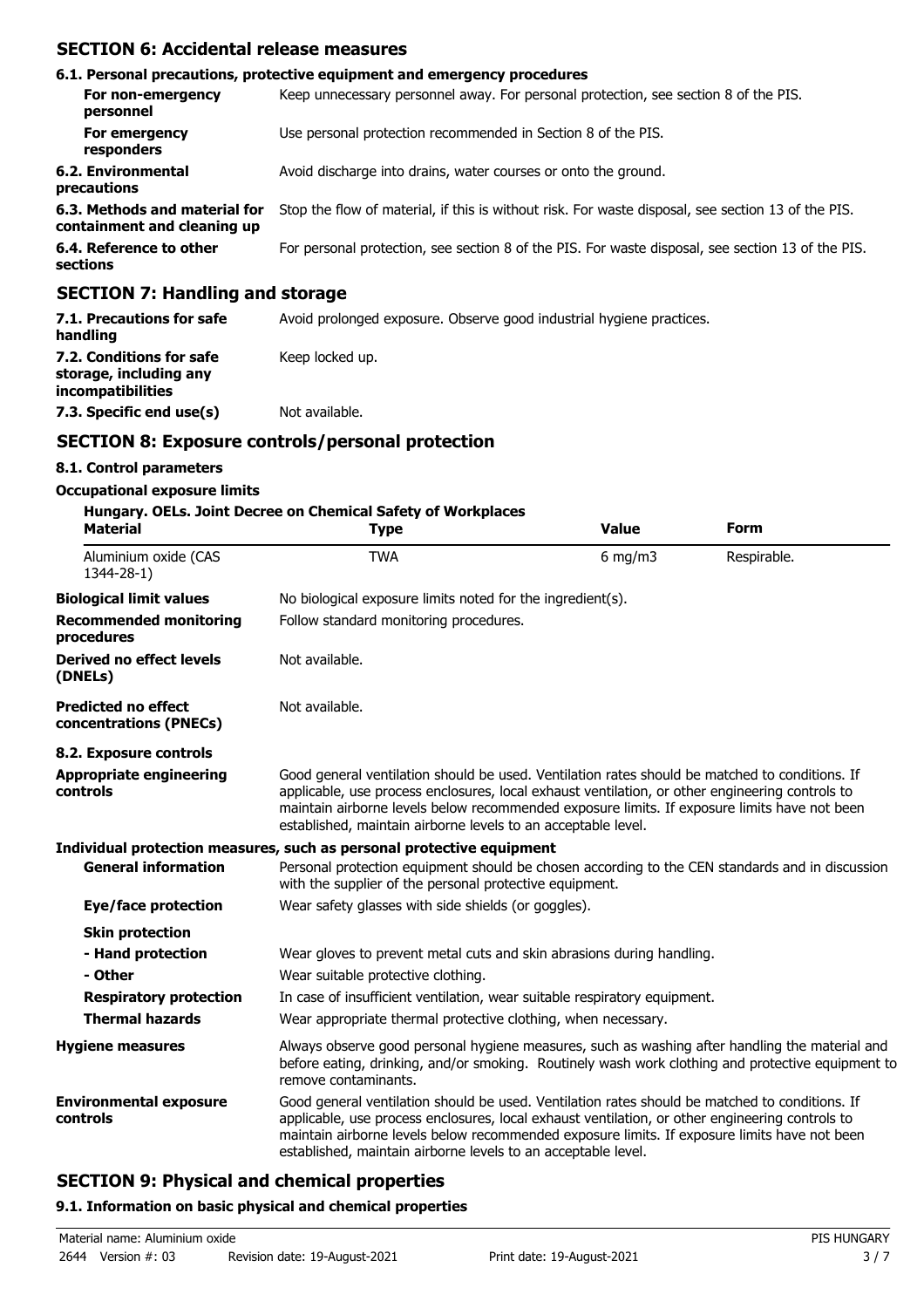| <b>Appearance</b>                                  |                                                                                              |
|----------------------------------------------------|----------------------------------------------------------------------------------------------|
| <b>Physical state</b>                              | Solid.                                                                                       |
| Form                                               | Powder.                                                                                      |
| Colour                                             | White.                                                                                       |
| <b>Odour</b>                                       | None.                                                                                        |
| <b>Odour threshold</b>                             | Not applicable.                                                                              |
| pH                                                 | Not applicable.                                                                              |
| <b>Melting point/freezing point</b>                | 2000 °C (3632 °F) / Not applicable.                                                          |
| Initial boiling point and<br>boiling range         | Not applicable.                                                                              |
| <b>Flash point</b>                                 | Not applicable.                                                                              |
| <b>Evaporation rate</b>                            | Not applicable.                                                                              |
| <b>Flammability (solid, gas)</b>                   | None known.                                                                                  |
| Upper/lower flammability or explosive limits       |                                                                                              |
| <b>Explosive limit - lower (</b><br>%)             | Not applicable.                                                                              |
| <b>Explosive limit - lower (</b><br>%) temperature | Not applicable.                                                                              |
| <b>Explosive limit - upper</b><br>(%)              | Not applicable.                                                                              |
| <b>Explosive limit - upper (</b><br>%) temperature | Not applicable.                                                                              |
| <b>Vapour pressure</b>                             | Not applicable.                                                                              |
| <b>Vapour density</b>                              | Not applicable.                                                                              |
| <b>Relative density</b>                            | Not applicable.                                                                              |
| Solubility(ies)                                    |                                                                                              |
| <b>Solubility (water)</b>                          | Insoluble                                                                                    |
| <b>Partition coefficient</b><br>(n-octanol/water)  | Not applicable.                                                                              |
| <b>Auto-ignition temperature</b>                   | Not applicable.                                                                              |
| <b>Decomposition temperature</b>                   | Not applicable.                                                                              |
| <b>Viscosity</b>                                   | Not applicable.                                                                              |
| <b>Explosive properties</b>                        | Not explosive.                                                                               |
| <b>Oxidising properties</b>                        | Not oxidising.                                                                               |
| 9.2. Other information                             |                                                                                              |
| <b>Density</b>                                     | 4,00 g/cm3 estimated at 20 °C                                                                |
| <b>Molecular formula</b>                           | Al2-03                                                                                       |
| <b>Molecular weight</b>                            | 101,94 g/mol                                                                                 |
| <b>SECTION 10: Stability and reactivity</b>        |                                                                                              |
| 10.1. Reactivity                                   | The product is stable and non-reactive under normal conditions of use, storage and transport |
| 10.2. Chemical stability                           | Material is stable under normal conditions.                                                  |
| 10.3. Possibility of hazardous<br>reactions        | No dangerous reaction known under conditions of normal use.                                  |

| 10.4. Conditions to avoid    | Keep away from heat, hot surfaces, sparks, open flames and other ignition sources. Contact with<br>incompatible materials. |
|------------------------------|----------------------------------------------------------------------------------------------------------------------------|
| 10.5. Incompatible materials | Acids. Chlorine.                                                                                                           |
| 10.6. Hazardous              | No hazardous decomposition products are known.                                                                             |

**decomposition products**

# **SECTION 11: Toxicological information**

| <b>General information</b>               | Occupational exposure to the substance or mixture may cause adverse effects. |                    |
|------------------------------------------|------------------------------------------------------------------------------|--------------------|
| Information on likely routes of exposure |                                                                              |                    |
| <b>Inhalation</b>                        | Not likely, due to the form of the product.                                  |                    |
| <b>Skin contact</b>                      | No adverse effects due to skin contact are expected.                         |                    |
| Eye contact                              | Not relevant, due to the form of the product.                                |                    |
| Material name: Aluminium oxide           |                                                                              | <b>PIS HUNGARY</b> |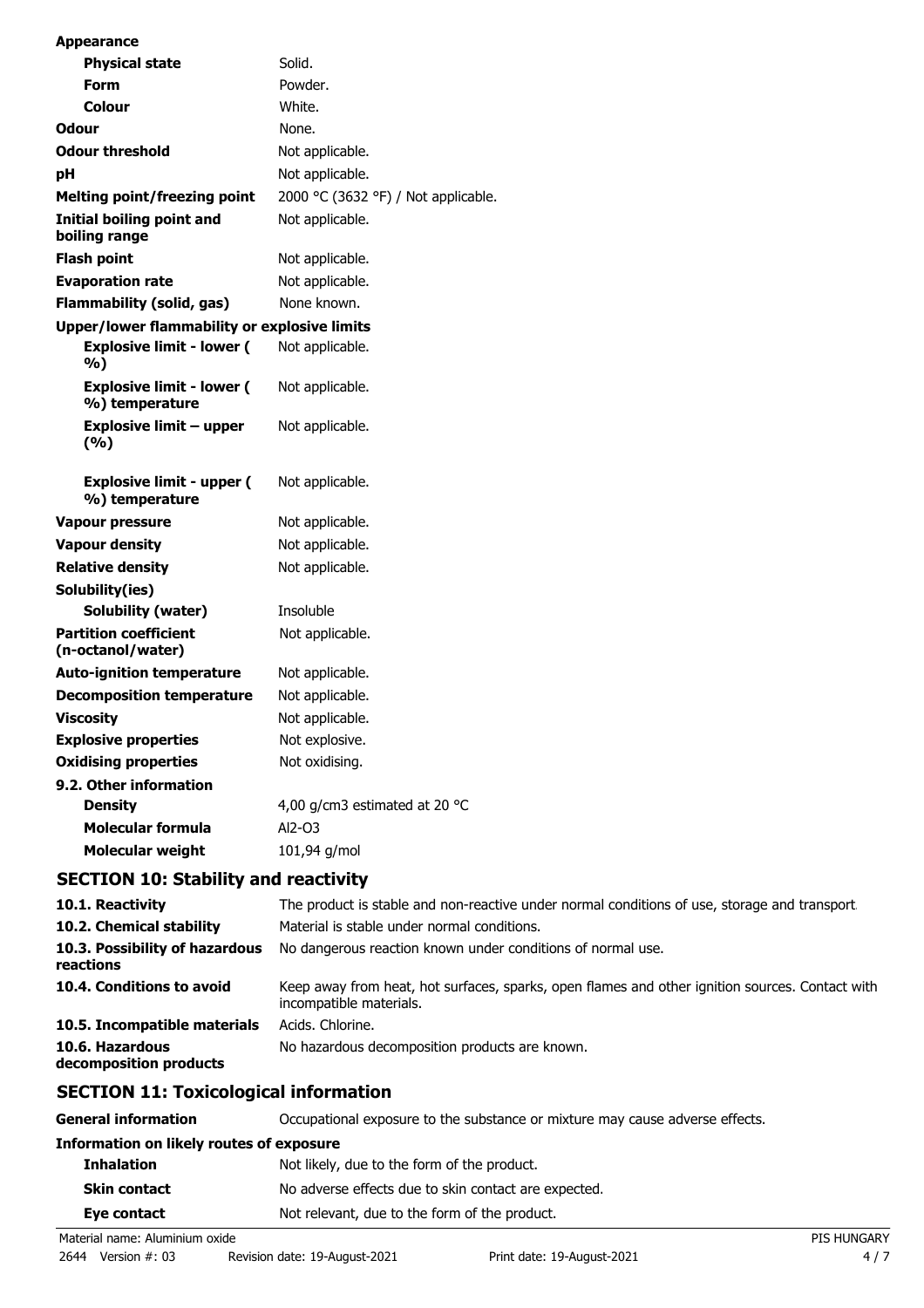| <b>Ingestion</b>                           | May cause discomfort if swallowed. However, ingestion is not likely to be a primary route of<br>occupational exposure. |
|--------------------------------------------|------------------------------------------------------------------------------------------------------------------------|
| <b>Symptoms</b>                            | None known.                                                                                                            |
| 11.1. Information on toxicological effects |                                                                                                                        |
| <b>Acute toxicity</b>                      | None known.                                                                                                            |
| <b>Skin corrosion/irritation</b>           | Not classified.                                                                                                        |
| Serious eye damage/eye<br>irritation       | None known.                                                                                                            |
| <b>Respiratory sensitisation</b>           | Not a respiratory sensitizer.                                                                                          |
| <b>Skin sensitisation</b>                  | Not a skin sensitiser.                                                                                                 |
| <b>Germ cell mutagenicity</b>              | Not classified.                                                                                                        |
| Carcinogenicity                            | Not classified.                                                                                                        |
| at work (as amended)                       | Hungary. 26/2000 EüM Ordinance on protection against and preventing risk relating to exposure to carcinogens           |
| Not listed.                                |                                                                                                                        |
| <b>Reproductive toxicity</b>               | Not classified.                                                                                                        |
| Specific target organ toxicity             | Not classified.                                                                                                        |

| - single exposure                                     |                           |
|-------------------------------------------------------|---------------------------|
| Specific target organ toxicity<br>- repeated exposure | Not classified.           |
| Aspiration hazard                                     | Not an aspiration hazard. |
| Mixture versus substance<br>information               | No information available. |

**Other information** Not available.

# **SECTION 12: Ecological information**

| 12.1. Toxicity                                            | Based on available data, the classification criteria are not met for hazardous to the aquatic<br>environment.                                                                              |
|-----------------------------------------------------------|--------------------------------------------------------------------------------------------------------------------------------------------------------------------------------------------|
| 12.2. Persistence and<br>degradability                    | No data is available on the degradability of any ingredients in the mixture.                                                                                                               |
| 12.3. Bioaccumulative<br>potential                        | No data available.                                                                                                                                                                         |
| <b>Partition coefficient</b><br>n-octanol/water (log Kow) | Not available.                                                                                                                                                                             |
| <b>Bioconcentration factor (BCF)</b>                      | Not available.                                                                                                                                                                             |
| 12.4. Mobility in soil                                    | No data available.                                                                                                                                                                         |
| 12.5. Results of PBT and<br><b>vPvB</b> assessment        | Not a PBT or vPvB substance or mixture.                                                                                                                                                    |
| 12.6. Other adverse effects                               | No other adverse environmental effects (e.g. ozone depletion, photochemical ozone creation<br>potential, endocrine disruption, global warming potential) are expected from this component. |

# **SECTION 13: Disposal considerations**

### **13.1. Waste treatment methods**

| <b>Residual waste</b>                  | Dispose of in accordance with local regulations. Empty containers or liners may retain some product<br>residues. This material and its container must be disposed of in a safe manner (see: Disposal<br>instructions). |
|----------------------------------------|------------------------------------------------------------------------------------------------------------------------------------------------------------------------------------------------------------------------|
| <b>Contaminated packaging</b>          | Since emptied containers may retain product residue, follow label warnings even after container is<br>emptied. Empty containers should be taken to an approved waste handling site for recycling or<br>disposal.       |
| <b>EU waste code</b>                   | The Waste code should be assigned in discussion between the user, the producer and the waste<br>disposal company.                                                                                                      |
| <b>Disposal</b><br>methods/information | Collect and reclaim or dispose in sealed containers at licensed waste disposal site.                                                                                                                                   |
| <b>Special precautions</b>             | Dispose in accordance with all applicable regulations.                                                                                                                                                                 |

# **SECTION 14: Transport information**

**ADR**

14.1. - 14.6.: Not regulated as dangerous goods.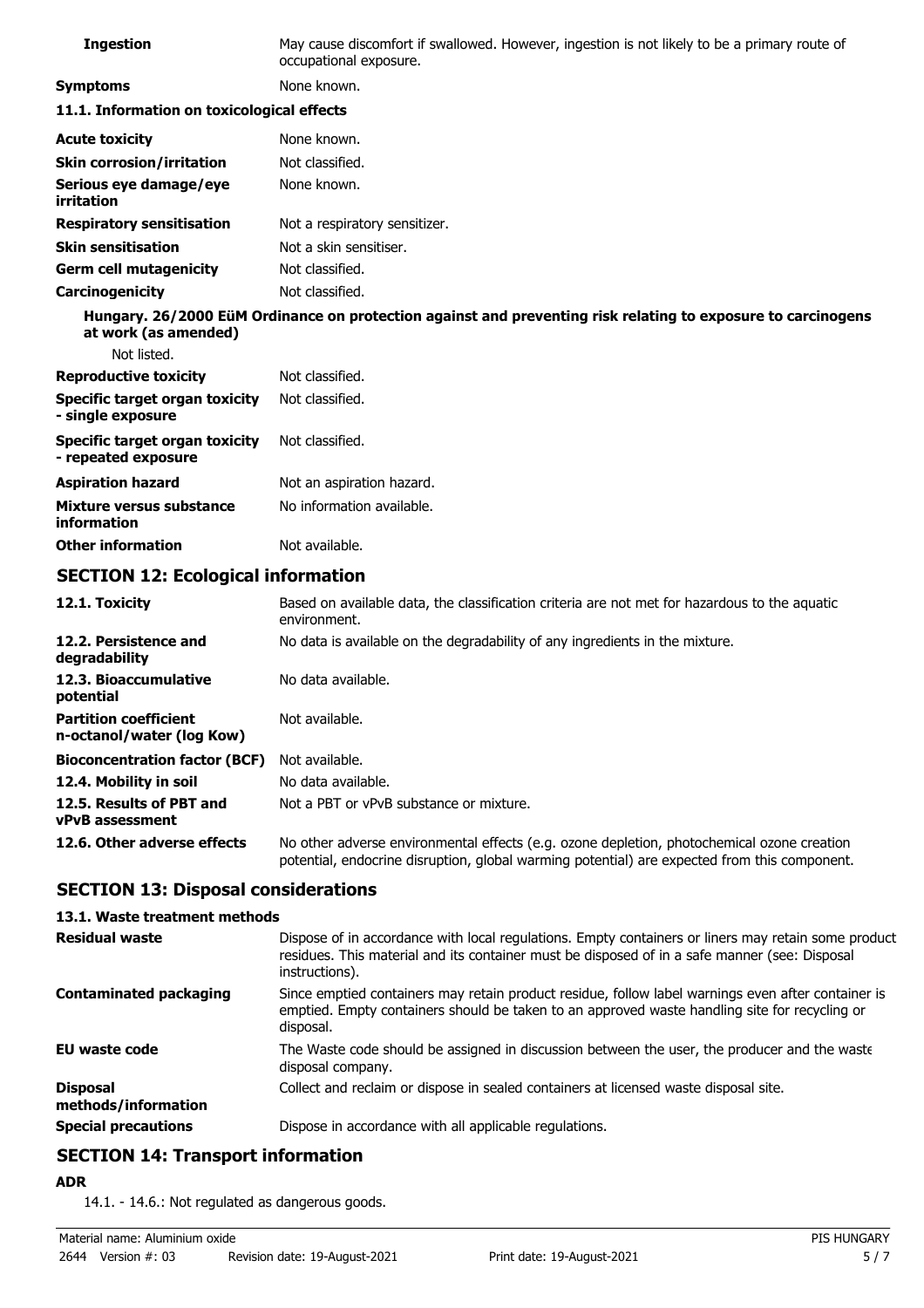## **RID**

14.1. - 14.6.: Not regulated as dangerous goods. **ADN**

14.1. - 14.6.: Not regulated as dangerous goods.

# **IATA**

14.1. - 14.6.: Not regulated as dangerous goods.

### **IMDG**

14.1. - 14.6.: Not regulated as dangerous goods.

# **SECTION 15: Regulatory information**

**15.1. Safety, health and environmental regulations/legislation specific for the substance or mixture**

### **EU regulations**

**Regulation (EC) No. 1005/2009 on substances that deplete the ozone layer, Annex I and II, as amended** Not listed.

**Regulation (EU) 2019/1021 On persistent organic pollutants (recast), as amended**

Not listed.

**Regulation (EU) No. 649/2012 concerning the export and import of dangerous chemicals, Annex I, Part 1 as amended**

Not listed.

**Regulation (EU) No. 649/2012 concerning the export and import of dangerous chemicals, Annex I, Part 2 as amended**

Not listed.

**Regulation (EU) No. 649/2012 concerning the export and import of dangerous chemicals, Annex I, Part 3 as amended**

Not listed.

- **Regulation (EU) No. 649/2012 concerning the export and import of dangerous chemicals, Annex V as amended** Not listed.
- **Regulation (EC) No. 166/2006 Annex II Pollutant Release and Transfer Registry, as amended** Aluminium oxide (CAS 1344-28-1)

**Regulation (EC) No. 1907/2006, REACH Article 59(10) Candidate List as currently published by ECHA** Not listed.

#### **Authorisations**

**Regulation (EC) No. 1907/2006, REACH Annex XIV Substances subject to authorization, as amended** Not listed.

### **Restrictions on use**

**Regulation (EC) No. 1907/2006, REACH Annex XVII Substances subject to restriction on marketing and use as amended**

Not listed.

**Directive 2004/37/EC: on the protection of workers from the risks related to exposure to carcinogens and mutagens at work, as amended.**

Not listed.

#### **Other EU regulations**

### **Directive 2012/18/EU on major accident hazards involving dangerous substances, as amended**

Not listed.

**Other regulations**

The product is classified and labelled in accordance with Regulation (EC) 1272/2008 (CLP Regulation) as amended. Regulation (EC) No 1272/2008 on classification, labeling and packaging of substances and mixtures, amending and repealing Directives 67/548/EEC and 1999/45/EC, and amending Regulation (EC) No 1907/2006. Regulation (EU) No 453/2010 amending Regulation (EC) No 1907/2006 on the Registration, Evaluation, Authorization and Restriction of Chemicals (REACH).